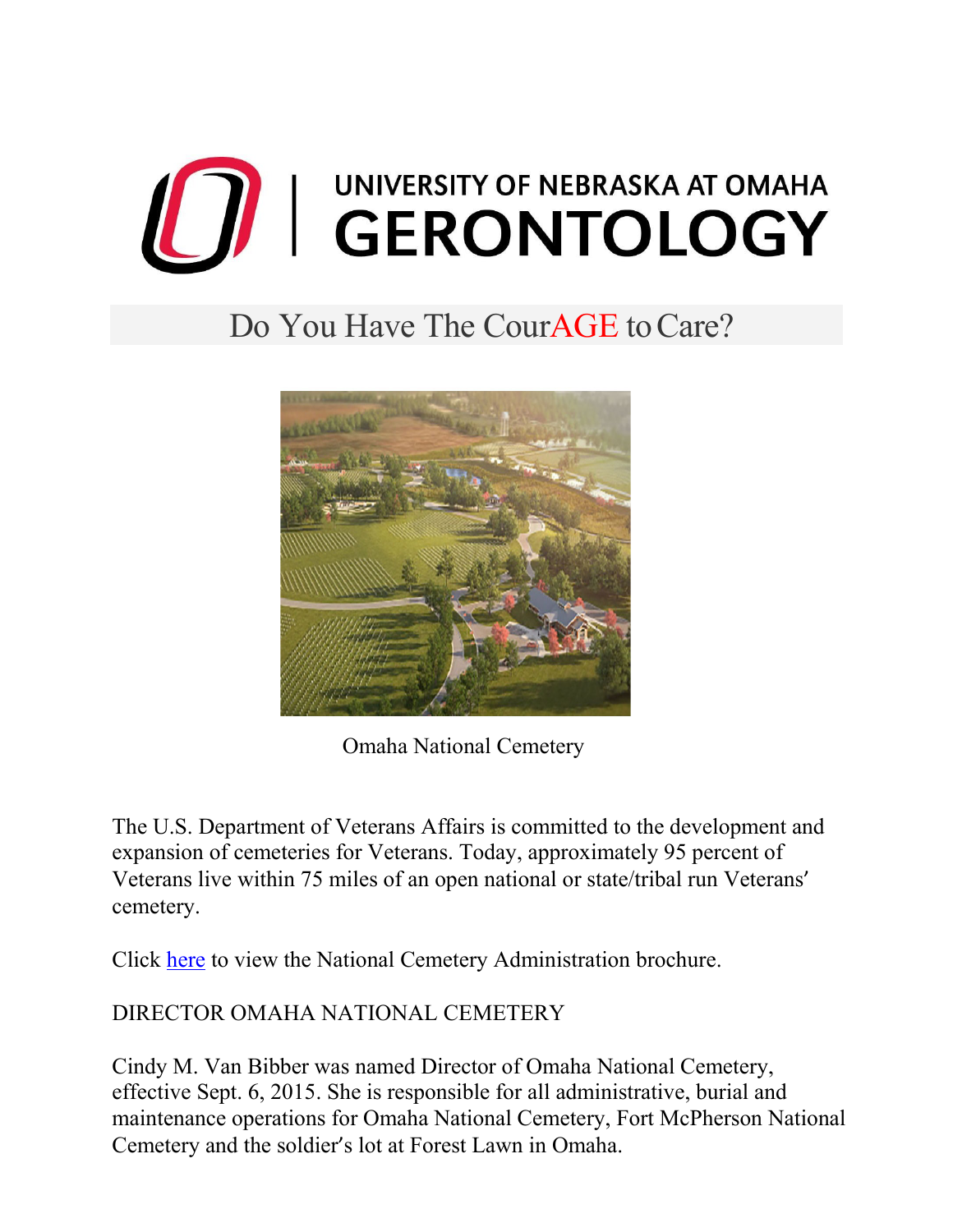Ms. Van Bibber has more than 10 years of service with the U.S. Army. Her service included assignments in Korea, Kansas and with the Supreme Headquarters Allied Powers Europe in Belgium.

Click [here](https://www.unomaha.edu/college-of-public-affairs-and-community-service/gerontology/_files/docs/cemetery-cindy-van-bibber.pdf) to read rest of her bio.

OMAHA NATIONAL CEMETERY Located at 14250 Schram Road, Omaha, NE 68138

The new 236-acre cemetery in Sarpy County, Nebraska, will serve the burial needs of more than 112,000 Veterans in the cemetery's service area for the next 100 years. This cemetery will be the second Department of Veterans Affairs (VA) national cemetery in the State of Nebraska.

The Omaha National cemetery was dedicated August 6, 2016 with first burials taking place on September 27, 2016 in an early turn-over of a portion of property. Burial options include placement of caskets and urns. Casketed interments can take place in one of the 2,900 pre-placed double-depth crypts or in one of the 400 traditional sites. Inurnment of cremated remains can be placed in one of the 1,800 above ground columbarium niches, in one of the 1,200 in-ground plots or in the ossuary.

For more information about the Omaha National Cemetery call the cemetery at 402-253-3949.

Click here to [read](https://www.unomaha.edu/college-of-public-affairs-and-community-service/gerontology/_files/docs/cemetery-omaha-fact-sheet-june-2019.pdf) rest of the history of the Omaha National Cemetery.

#### . HISTORY OF THE NATIONAL CEMETERY ADMINISTRATION

In July 17, 1862 Congress enacted legislation that authorized the President to purchase "cemetery grounds" to be used as national cemeteries "for soldiers who shall have died in the service of the country."

By 1870, the remains of nearly 300,000 Union dead had been buried in 73 national cemeteries. All honorably discharged Veterans became eligible for burial in 1873.

In 1973, Public Law 93-43 authorized the transfer of 82 national cemeteries from the Department of the Army to the Veterans Administration, now the Department of Veterans Affairs (VA).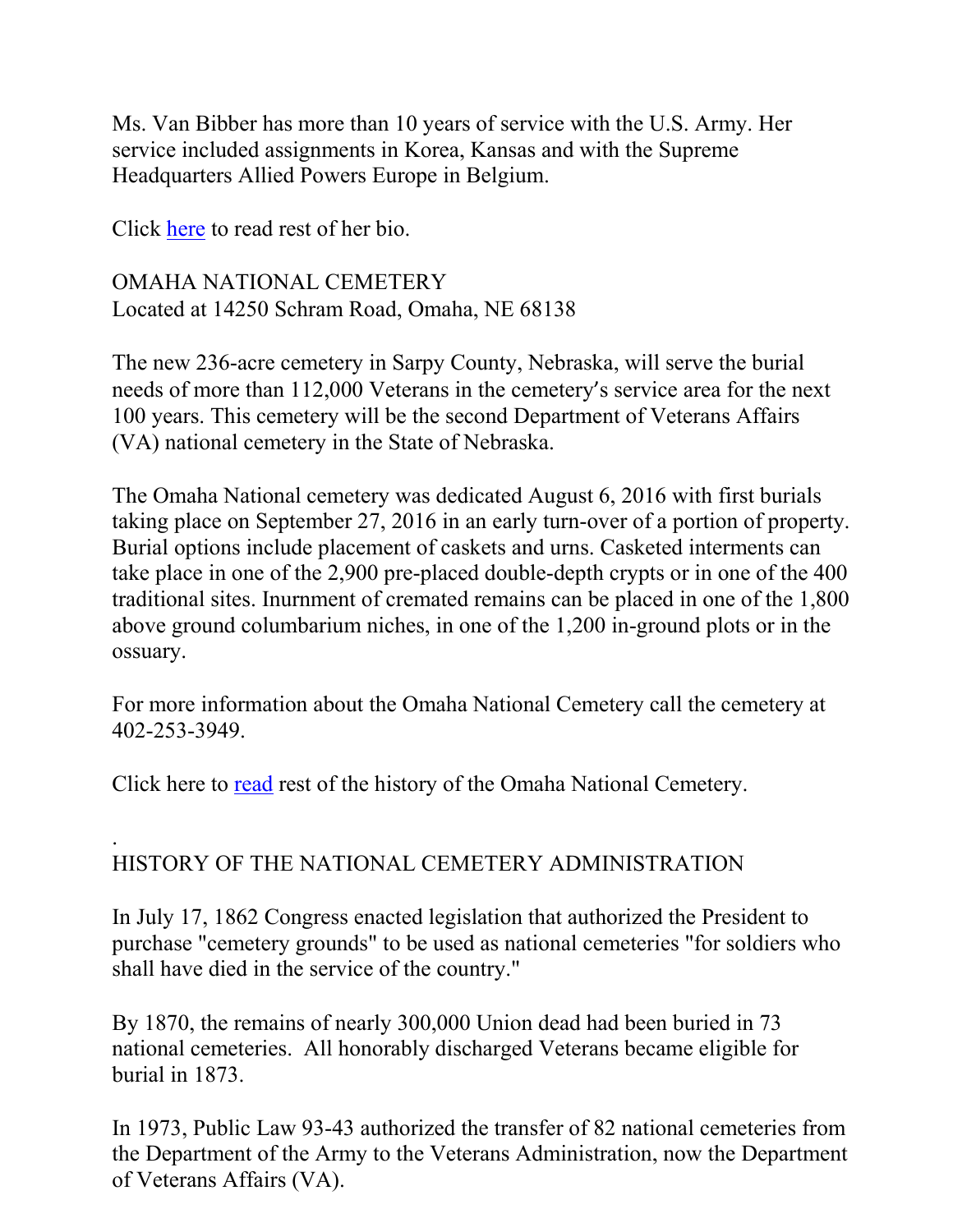On Nov. 11, 1998, the President signed the Veterans Programs Enhancement Act of 1998 changing the name of the National Cemetery System (NCS) to the National Cemetery Administration (NCA). In August 2016, VA opened its 135th cemetery – Omaha National Cemetery.

Today, there are more than 22 million living Veterans who have earned the honor of burial in a national cemetery.

Click [here](https://www.unomaha.edu/college-of-public-affairs-and-community-service/gerontology/_files/docs/cemetery-nca-history-fact-sheet-june-2019.pdf) to read more on the history of the National Cemetery Administration.

FACTS ABOUT THE NATIONAL CEMETERY ADMINISTRATION (NCA)

NCA maintains 3.7 million graves with approximately 700,000 additional developed gravesites available.

NCA manages approximately 21,400 acres within its cemeteries.

Of the 136 VA national cemeteries, 78 are open to all interments.

Oldest National Cemetery: 12 established in 1862.

More than 5.4 million people visited VA national cemeteries in FY 2018.

Twenty percent of U.S. Veterans (596,000), who died in the U.S. and Puerto Rico in FY 2018 were buried in a national, state or tribal Veterans cemetery.

Click [here](https://www.unomaha.edu/college-of-public-affairs-and-community-service/gerontology/_files/docs/cemetery-nca-stats-fact-sheet.pdf) to view more facts about the NCA

### ARRANGING FOR BURIAL IN A VA NATIONAL CEMETERY

Burial in a VA national cemetery is open to all members of the armed forces and Veterans who have met minimum active duty service requirements, as applicable, and were discharged under conditions other than dishonorable.

Click [here](https://www.unomaha.edu/college-of-public-affairs-and-community-service/gerontology/_files/docs/cemetery-arranging-burial.pdf) to read for eligibility requirements and contact information.

## PRESIDENTIAL MEMORIAL CERTIFICATE (PMC)

A Presidential Memorial Certificate (PMC) is a gold-embossed paper certificate bearing the official signature of the President of the United States. It honors the memory of a deceased Veteran and expresses the country's grateful recognition of his or her service in the Armed Forces.

Click [here](https://www.unomaha.edu/college-of-public-affairs-and-community-service/gerontology/_files/docs/cemetery-presidential-memorial-certificate.pdf) to read more about the PMC.